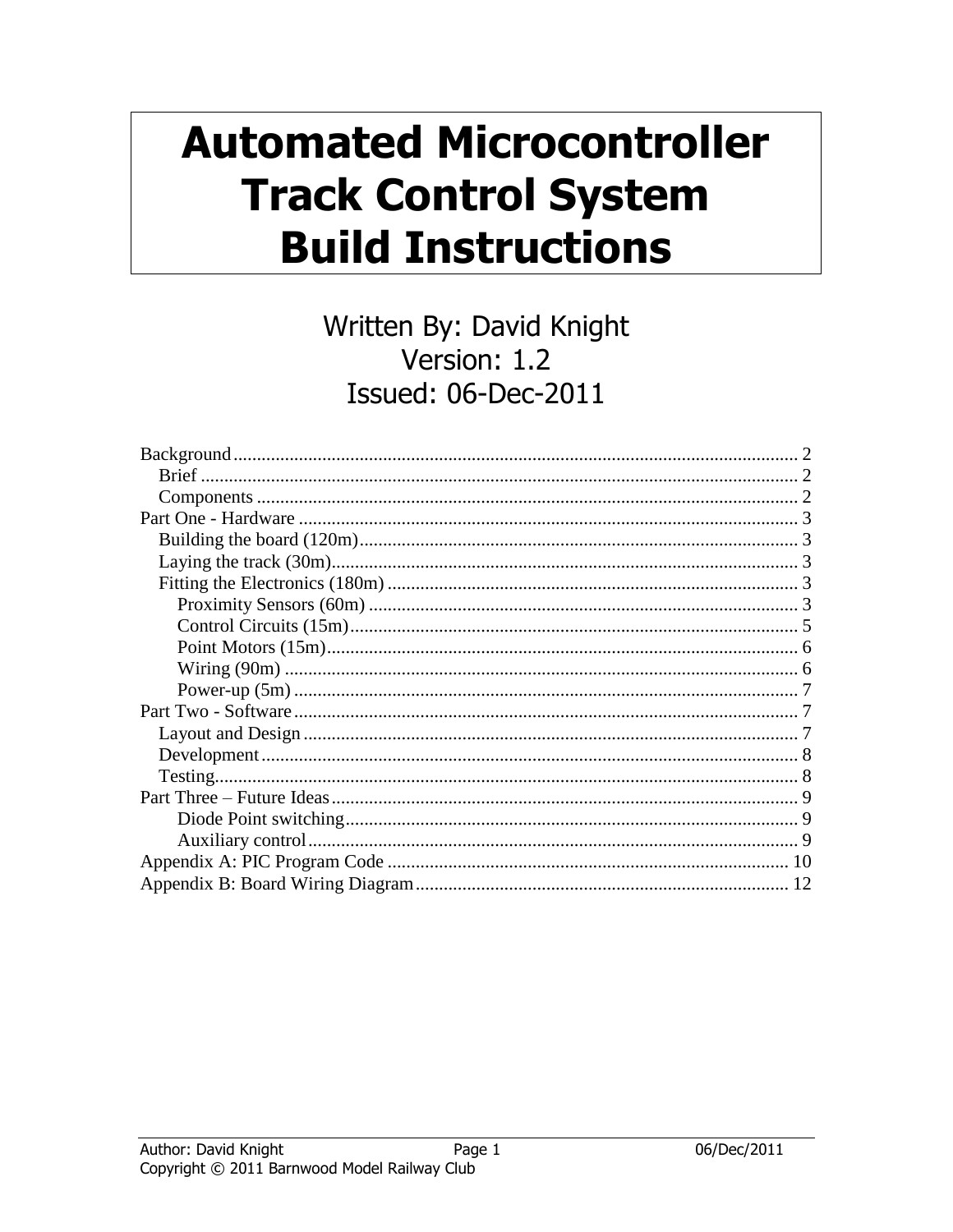# <span id="page-1-0"></span>**Background**

A demonstration was given using a PIC Microcontroller simulator that showed how a train travelling around a track anti-clockwise could be guided onto an inner track via a set of points. The position of the train was determined by a proximity sensor. Logic was written in the PIC to control the points based on the detected position of the train. The logic worked as follows:-

- Direct a single train anti-clockwise around an outer track five times.
- Direct a single train anti-clockwise around an inner track five times.

# <span id="page-1-1"></span>*Brief*

To prove that the PIC microcontroller demonstration can be realised on a real track, using real hardware and trains.

| <b>Item</b>                 | #               | <b>Description</b>                                                                  |                 |                      |  |  |
|-----------------------------|-----------------|-------------------------------------------------------------------------------------|-----------------|----------------------|--|--|
| Hardboard                   |                 | SUNDEALA works well for this (Dimensions 3' x 6')                                   |                 |                      |  |  |
| 2" x 1" 3m wood             | AR              | Make an enclosed HH frame to add strength to the board                              |                 |                      |  |  |
| <b>Wood Screws</b>          | AR              | Wood screws to fix the support braces to the SUNDEALA                               |                 |                      |  |  |
| 00 Gauge Track              | <b>AR</b>       | Enough to make a double loop                                                        |                 |                      |  |  |
| <b>IR Proximity Sensors</b> | 3               | http://www.heathcote-electronics.co.uk/DOT2D.htm                                    |                 |                      |  |  |
| <b>Hornby Point Motors</b>  | $\overline{2}$  | R8014 - Point Motor and R8015 - Point Motor Housing (Adaptor Base)                  |                 |                      |  |  |
| <b>CDU</b>                  |                 | http://www.heathcote-electronics.co.uk/CDUpage.htm                                  |                 |                      |  |  |
| PIC IO Dev Board            |                 | http://www.coolcomponents.co.uk/catalog/product_info.php?cPath=23_28&products_id=65 |                 |                      |  |  |
| Power Jack (2.1mm)          |                 | http://www.maplin.co.uk/dc-power-plugs-43084 Order Code: HH60Q                      |                 |                      |  |  |
| PIC16F628A                  | $\overline{2}$  | http://www.coolcomponents.co.uk/catalog/product_info.php?cPath=30_22&products_id=54 |                 |                      |  |  |
| <b>Red Wire</b>             | 10 <sub>m</sub> | http://www.maplin.co.uk/equipment-wire-16-0.2-6197 Order Code: FA33L                |                 |                      |  |  |
| <b>Blue Wire</b>            | 10 <sub>m</sub> | http://www.maplin.co.uk/equipment-wire-16-0.2-6197 Order Code: FA27E                |                 |                      |  |  |
| <b>Black Wire</b>           | 10 <sub>m</sub> | http://www.maplin.co.uk/equipment-wire-16-0.2-6197 Order Code: FA26D                |                 |                      |  |  |
| 12VDC Regulator             | 1               | <b>Item</b>                                                                         | <b>Quantity</b> | <b>Maplin Part #</b> |  |  |
| Board                       |                 | TS7812CZ Regulator                                                                  |                 | Order Code: QL32K    |  |  |
|                             |                 | 100nF Polyester Capacitor                                                           | 1               | Order Code: N43CJ    |  |  |
|                             |                 | 100uF Electrolytic Capacitor                                                        | 1               | Order Code: KO70M    |  |  |
|                             |                 | 4700uF Electrolytic Capacitor                                                       | 1               | Order Code: AT24B    |  |  |
|                             |                 | 1N4001S Diode                                                                       | 1               | Order Code: OL730    |  |  |
|                             |                 | 1K0 1/8W Resistor                                                                   |                 | Order Code: M1K      |  |  |
|                             |                 | 5mm Red LED                                                                         | 1               | Order Code: WL27E    |  |  |
|                             |                 | Two terminal PCB mount block                                                        | 6               | Order Code: RH80B    |  |  |
| Train controller            |                 | Hornby R8012 HM 2000 Dual Power Controller                                          |                 |                      |  |  |

### <span id="page-1-2"></span>*Components*

**Table 1: Bill of materials**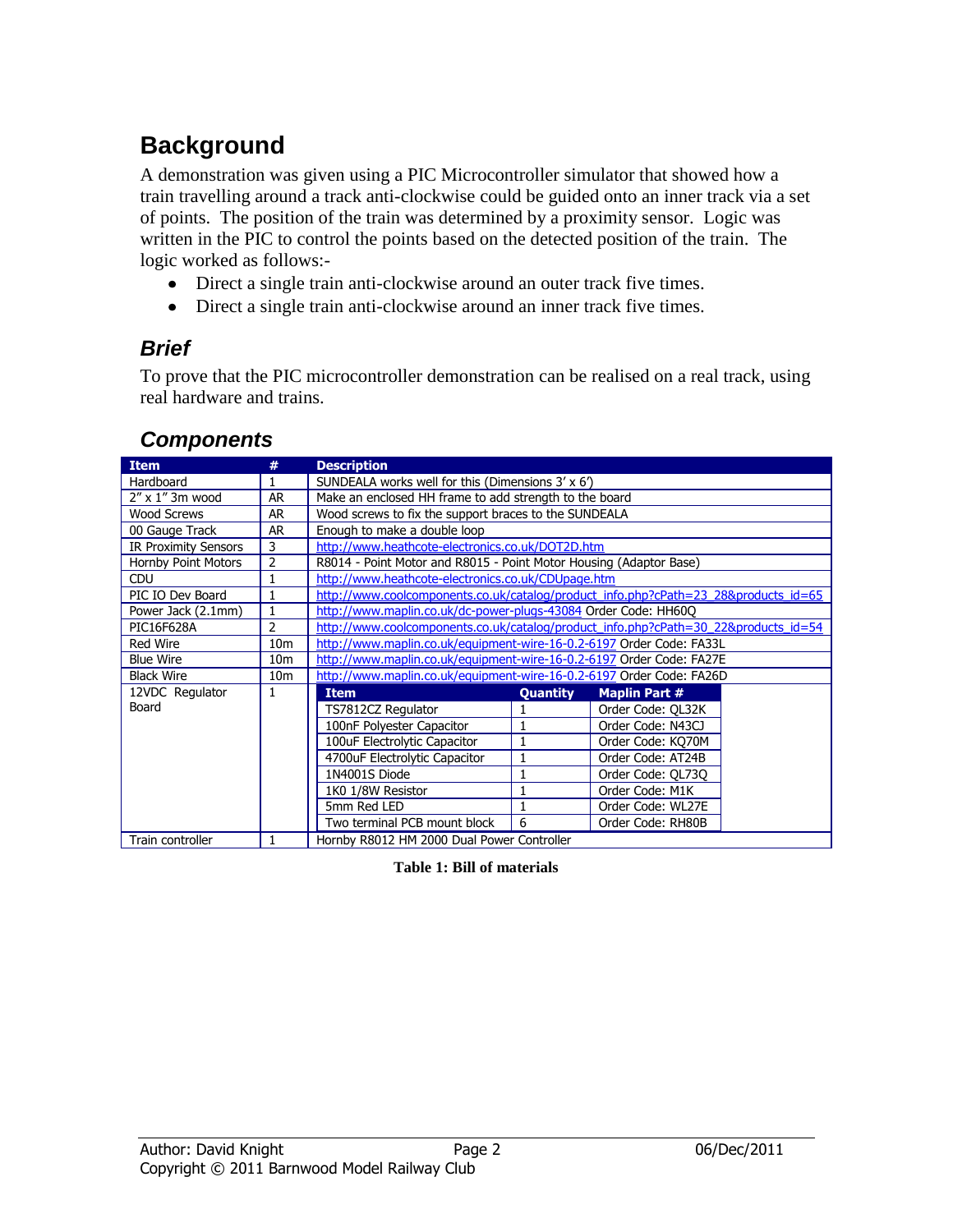# <span id="page-2-0"></span>**Part One - Hardware**

# <span id="page-2-1"></span>*Building the board (120m)*

Firstly construct an enclosed "H" support brace around the perimeter of the board, with two braces that run left to right across the board. It is important to place the braces such that the 1 inch side it screwed to the board and the 2 inch side is at right angles to the board. This both allows strength and provides protection to the control electronics. Cut two holes in each of the braces to allow cables to pass through.



**Figure 1: Position of braces on Board**

### <span id="page-2-2"></span>*Laying the track (30m)*

Once the braces have been fitted the track can be laid. The exact position of the track is not important, only that there is an inner loop and an outer loop.



**Figure 2: Test Track Layout**

# <span id="page-2-3"></span>*Fitting the Electronics (180m)*

The electronics can now be fitted to the board in three parts. The first and most difficult part is fitting the IRDOT-2D proximity sensors to the board underneath the tracks.

### <span id="page-2-4"></span>**Proximity Sensors (60m)**

*Tools required: 4mm wood drill bit, 4mm circular file, 10mm rectangular file.* Using the 4mm drill bit, drill a hole from the top of the board between two of the sleepers on the track as a guide (Be careful at this stage to make sure that the sleeper is not damaged by the drill)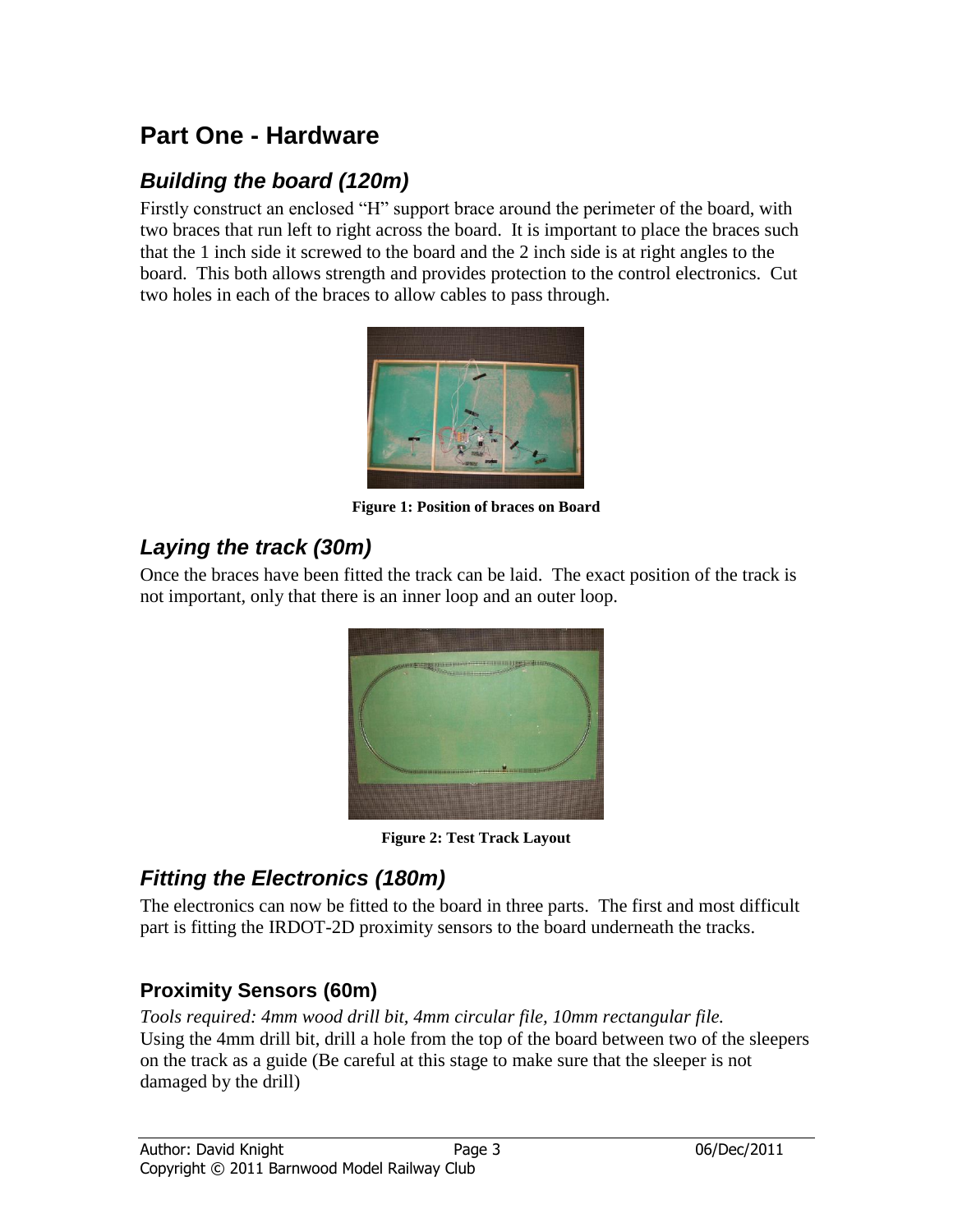Remove the excess wood splinters from the underside of the board and place the circular file through the hole to clean and clear it.

Gently drag the circular file left in the circular hole to make it rectangular and large enough to put the 10mm rectangular file in.

Using the rectangular file widen the hole so that it is the width of the gap between the sleepers and no more than 10mm long (it should look like a letter box).

Remove the excess splinters from the underside of the board.



**Figure 3: Rectangular letterbox hole in the board**

Place the IRDOT-2D below the rectangular letter box hole such that the IR transmitter and received slot into the hole but do not stick up above the sleeper (it may be necessary to file the hole slights to get a good fit).

Once the PCB is in place measure the distance between it and the underside of the board to enable spacers to be selected (and cut if required).

Secure the PCB to the track board using the required spacers ensuring that the holes required to hold the spacer to the track board do not foul the track.



**Figure 4: IRDOT-2D seen from the bottom**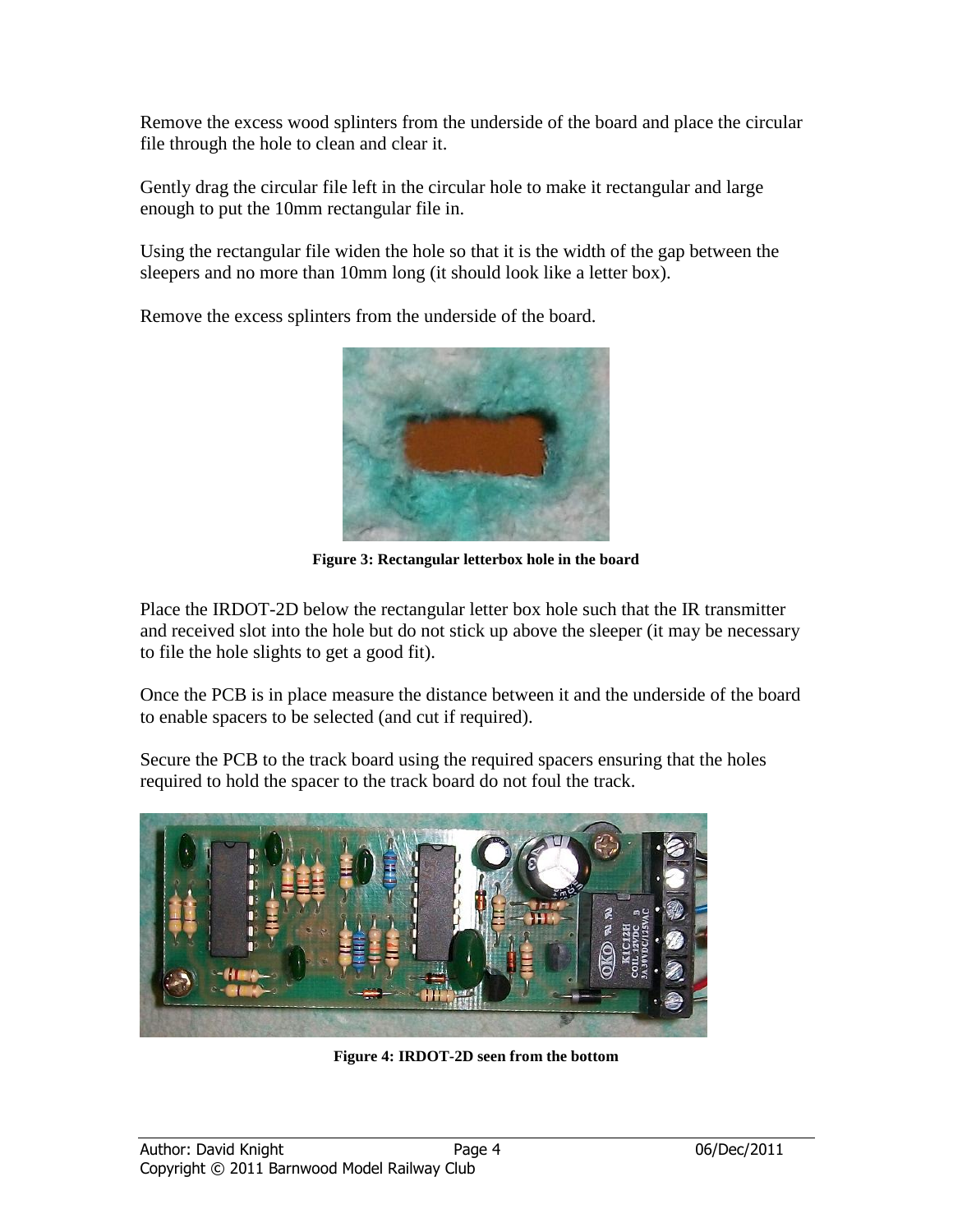Repeat for the other two IRDOT-2D sensors.



**Figure 5: IRDOT-2D seen from the top**

# <span id="page-4-0"></span>**Control Circuits (15m)**

*Tools Required: Philips Screw Driver, Pliers, M3 bolts (3cm long), M3 nuts.*

The position of the PIC IO-Board, CDU and 12VDC Regulator board is not critical and should be mounted close to the Proximity sensors, but avoiding where the Point Motors will go.

**Note: The PIC-IO Board, CDU and 12VDC Regulator board should be mounted directly to the underside of the track board WITHOUT spacers. This firstly gives more clearance of the high capacitor components and secondly ensures the board does not flex during wiring.**

**Note: In order to aid program de-bugging do not obscure the RS232 port on the PIC IO Board.**



**Figure 6: PIC-IO Dev Board mounted to the underside of the track**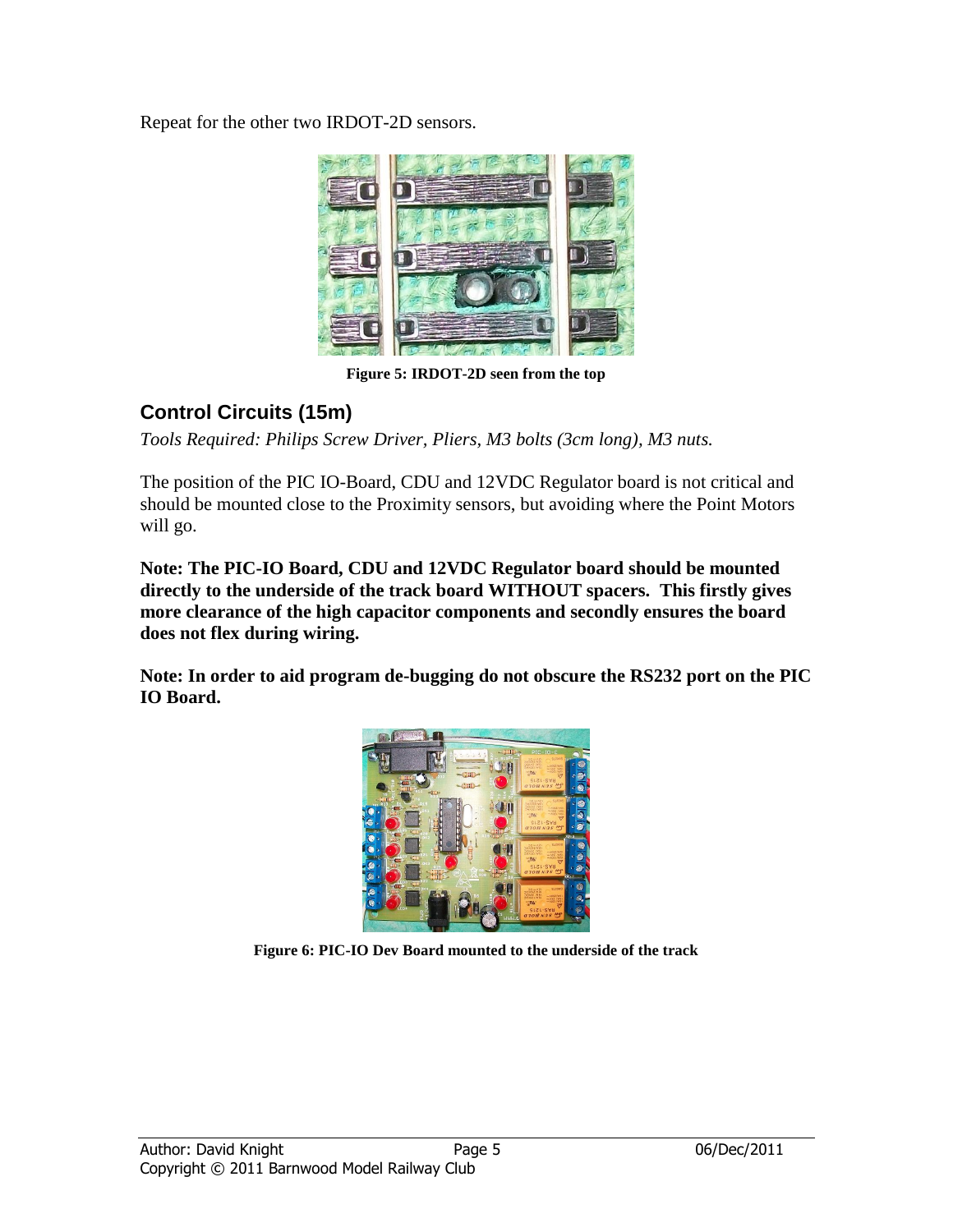

**Figure 7: Power Regulator Board**



**Figure 8: Capacitor Discharge Unit**

# <span id="page-5-0"></span>**Point Motors (15m)**

*Tools Required: Philips Screw Driver, Phillips countersunk screws (supplied).*

Fit the two point motors on the top of the track board next to the points ensuring they are mounted level and the control levers are not fouled. Place a three connection terminal block next to the point motors to allow them to be easily removed and drill a small hole next to the terminal blocks for the wires to route to the underside of the board.



**Figure 9: Point Motors and terminal blocks seen from the top**

### <span id="page-5-1"></span>**Wiring (90m)**

*Tools Required: Philips Screw Driver, Slot Screw driver, terminal blocks.*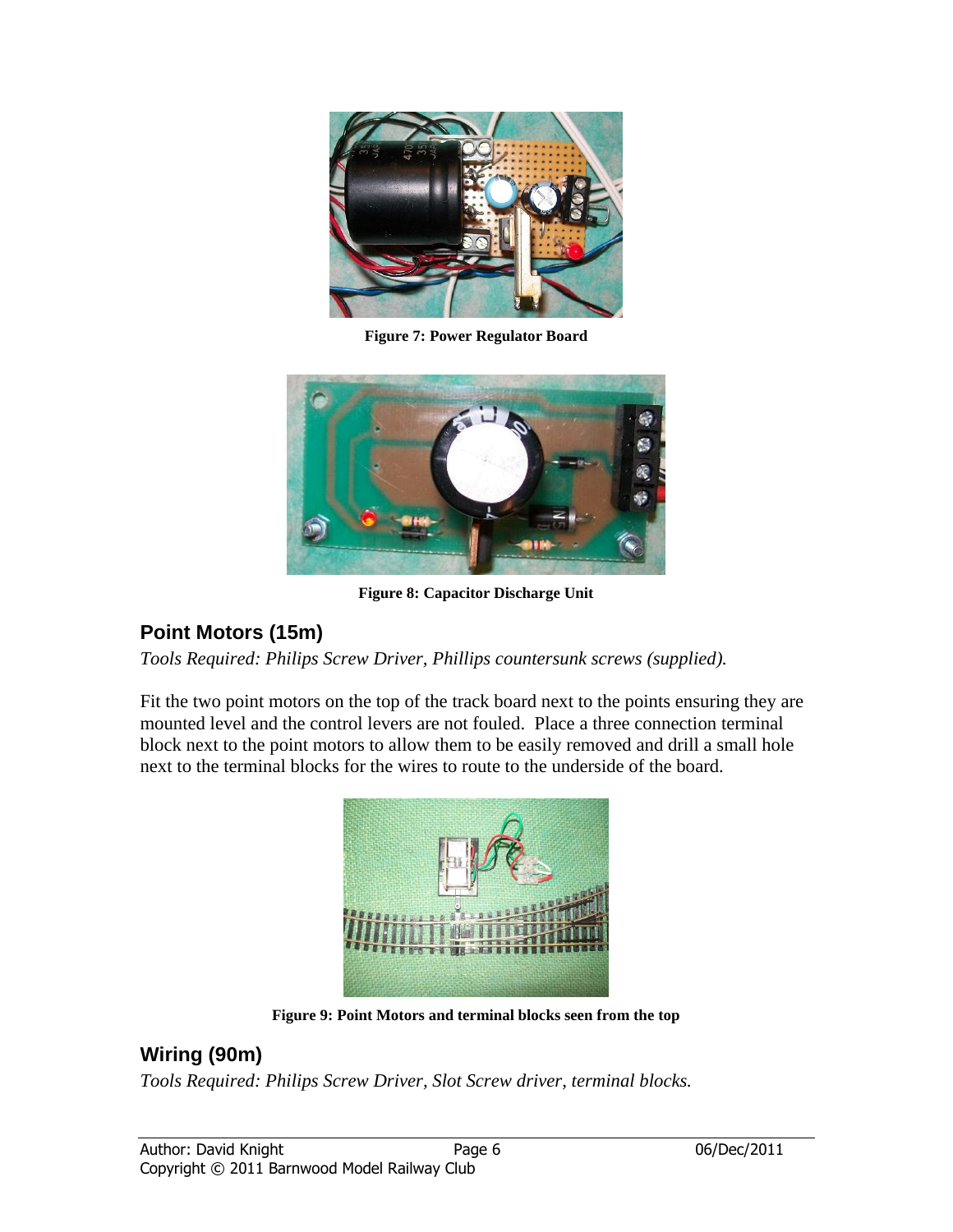Wire the board as per the schematic (Appendix B), which was created using Eagle Lite Edition [\(http://www.cadsoftusa.com/downloads/freeware/?language=en\)](http://www.cadsoftusa.com/downloads/freeware/?language=en). There are no specific rules to wiring and what should be connected first, just try to stick to the following guides:-

- Use Red for positive or Point Motor Direction A.
- Use Black for negative or Point Motor Common.
- Use Blue for signal or Point Motor Direction B.

#### **Note: Remember to check the wiring before power-up and use duck tape to secure loose cables to the underside of the board.**

### <span id="page-6-0"></span>**Power-up (5m)**

Place the programmed PIC16F628A (Appendix A) into the PIC IO Board, and then connect the power. The RB5 Status LED should instantly light for five second and each of the IR Proximity sensors LEDs should also light up. After approximately four seconds the sensor lights should begin to switch off followed by RB5. The board will then pulse each relay output in turn to test the Point Motors. The board is ready for use.

#### **Note: If any of the above does not happen remove power and double check the wiring.**

# <span id="page-6-1"></span>**Part Two - Software**

# <span id="page-6-2"></span>*Layout and Design*

The software design was built using Dia [\(http://live.gnome.org/Dia\)](http://live.gnome.org/Dia) and is shown in the figure below.



**Figure 10: Program Flow**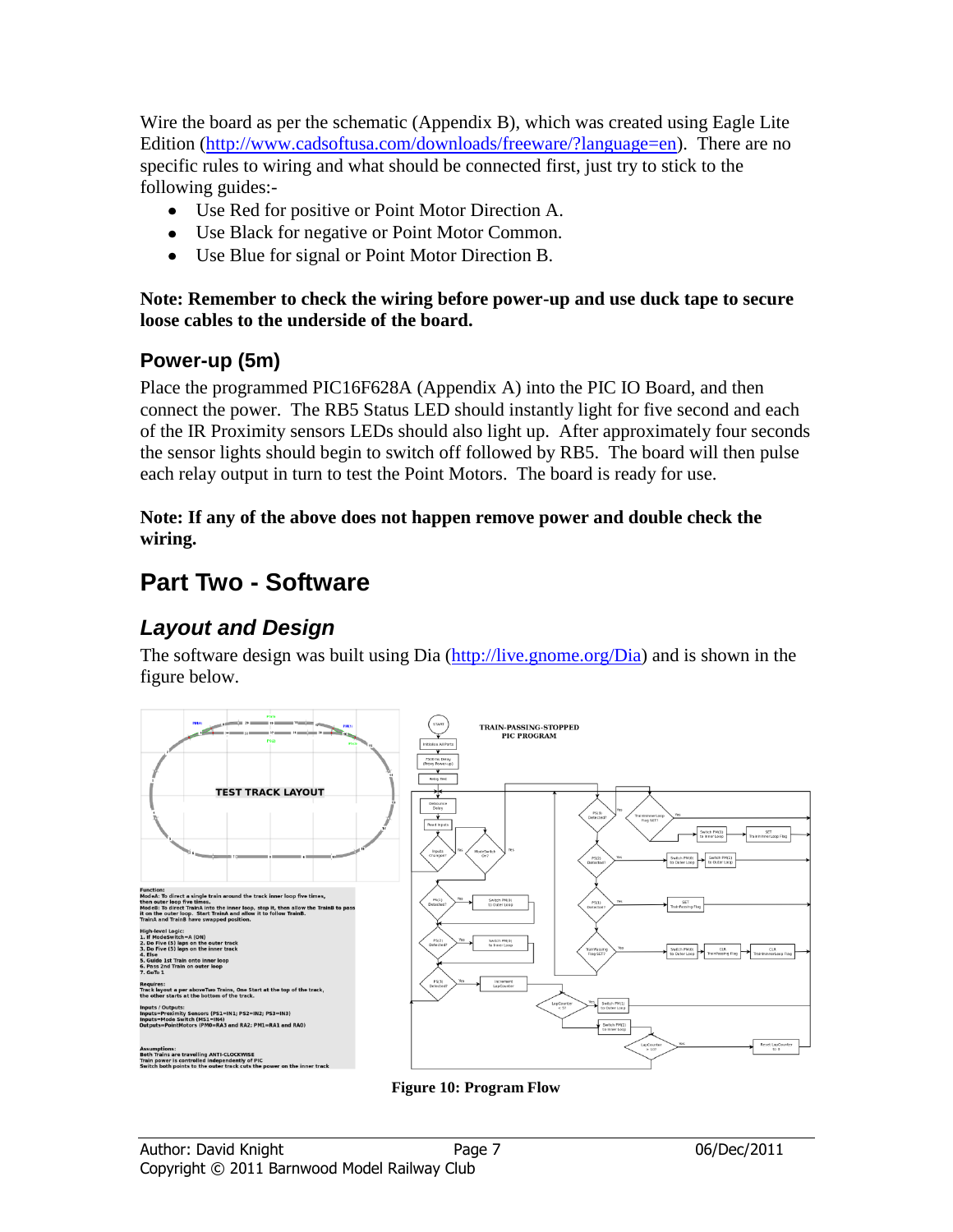# <span id="page-7-0"></span>*Development*

The control software has been written in Microchip C using the MPLAB IDE [\(http://www.microchip.com/stellent/idcplg?IdcService=SS\\_GET\\_PAGE&nodeId=1406&](http://www.microchip.com/stellent/idcplg?IdcService=SS_GET_PAGE&nodeId=1406&dDocName=en019469&part=SW007002) [dDocName=en019469&part=SW007002\)](http://www.microchip.com/stellent/idcplg?IdcService=SS_GET_PAGE&nodeId=1406&dDocName=en019469&part=SW007002) and is modularised into components:-

| <b>Train-Passing-Stopped.mcw</b>                                                                                                                                                                                                            |  |
|---------------------------------------------------------------------------------------------------------------------------------------------------------------------------------------------------------------------------------------------|--|
| <b>Train-Passing-Stopped.mcp</b><br>$\equiv$<br>Source Files<br>٤١<br>main.c<br><sup>⊆</sup> ] track.c<br><sup>⊆</sup> ] usart.c<br><b>Header Files</b><br>- 브 track.h<br>b] usart.h<br><b>Object Files</b><br>Library Files<br>Other Files |  |
| <sup>o</sup> n Symbols<br>Files                                                                                                                                                                                                             |  |

**Figure 11: Project Layout**

main.c – This file contains the main track control algorithms.

track.c – This file contains the routines to control the board.

usart.c – This file contains the routines to communicate via the RS232 port.

track.h – This file contains the function headers and constant defines for  $track.c.$ 

usart.h – This file contains the function headers and constant defines for usart.c.

The compile source code from the above five files is included in Appendix A as hex code ready for programming into a PIC16F628A using an appropriate programmer.

The software was programmed to the PIC16F628A using the Microchip PIC Start Plus [\(http://www.microchip.com/stellent/idcplg?IdcService=SS\\_GET\\_PAGE&nodeId=1406&](http://www.microchip.com/stellent/idcplg?IdcService=SS_GET_PAGE&nodeId=1406&dDocName=en010020) [dDocName=en010020\)](http://www.microchip.com/stellent/idcplg?IdcService=SS_GET_PAGE&nodeId=1406&dDocName=en010020) as this is what the Author already had.

This is however a legacy product and Microchip recommend using the PICkit 2 Starter Kit

[\(http://www.microchip.com/stellent/idcplg?IdcService=SS\\_GET\\_PAGE&nodeId=1406&](http://www.microchip.com/stellent/idcplg?IdcService=SS_GET_PAGE&nodeId=1406&dDocName=en023805&part=DV164120) [dDocName=en023805&part=DV164120\)](http://www.microchip.com/stellent/idcplg?IdcService=SS_GET_PAGE&nodeId=1406&dDocName=en023805&part=DV164120) instead.

# <span id="page-7-1"></span>*Testing*

The software has been tested using a PIC16 Simulator

[\(http://www.oshonsoft.com/pic.html\)](http://www.oshonsoft.com/pic.html) prior to being installed in the test track. The majority of the testing has been done on the Test Track board with the RS232 debug output connected to a laptop via an RS232 to USB converter running HyperTerminal under Windows XP Home SP3.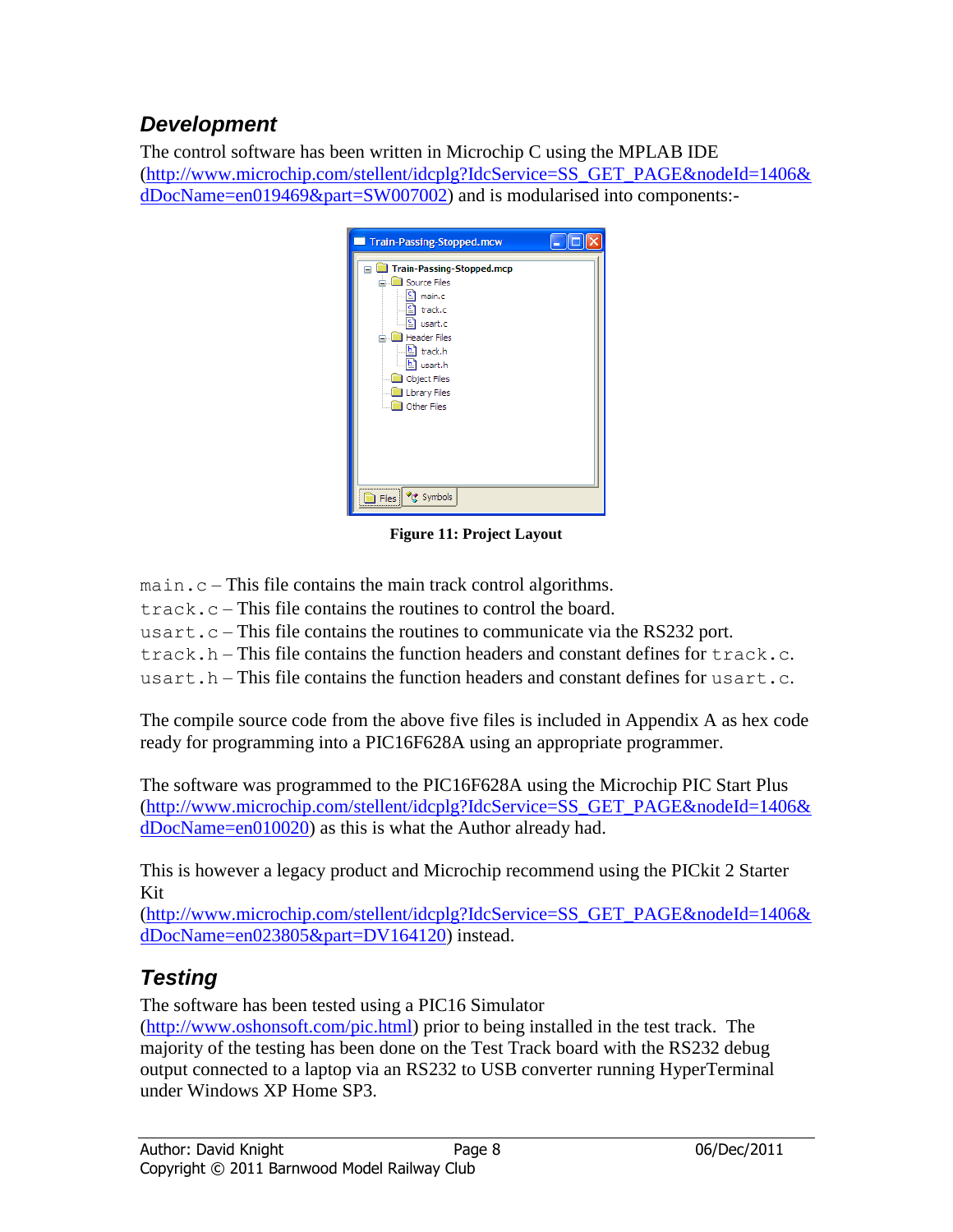# <span id="page-8-0"></span>**Part Three – Future Ideas**

### <span id="page-8-1"></span>**Diode Point switching**

By using diodes connected to the drive relays and re-wiring the common from the Point Motors it would be possible to use three relays to drive two points rather than four relays to drive two points. This would then free up the fourth relay to control something else.



**Figure 12: Diode point switching**

### <span id="page-8-2"></span>**Auxiliary control**

Once Diode point switching has been put in place, the fourth relay could be used to switch signals, power to track sidings, turn table motors, special effects units, etc to enhance realism of the layout.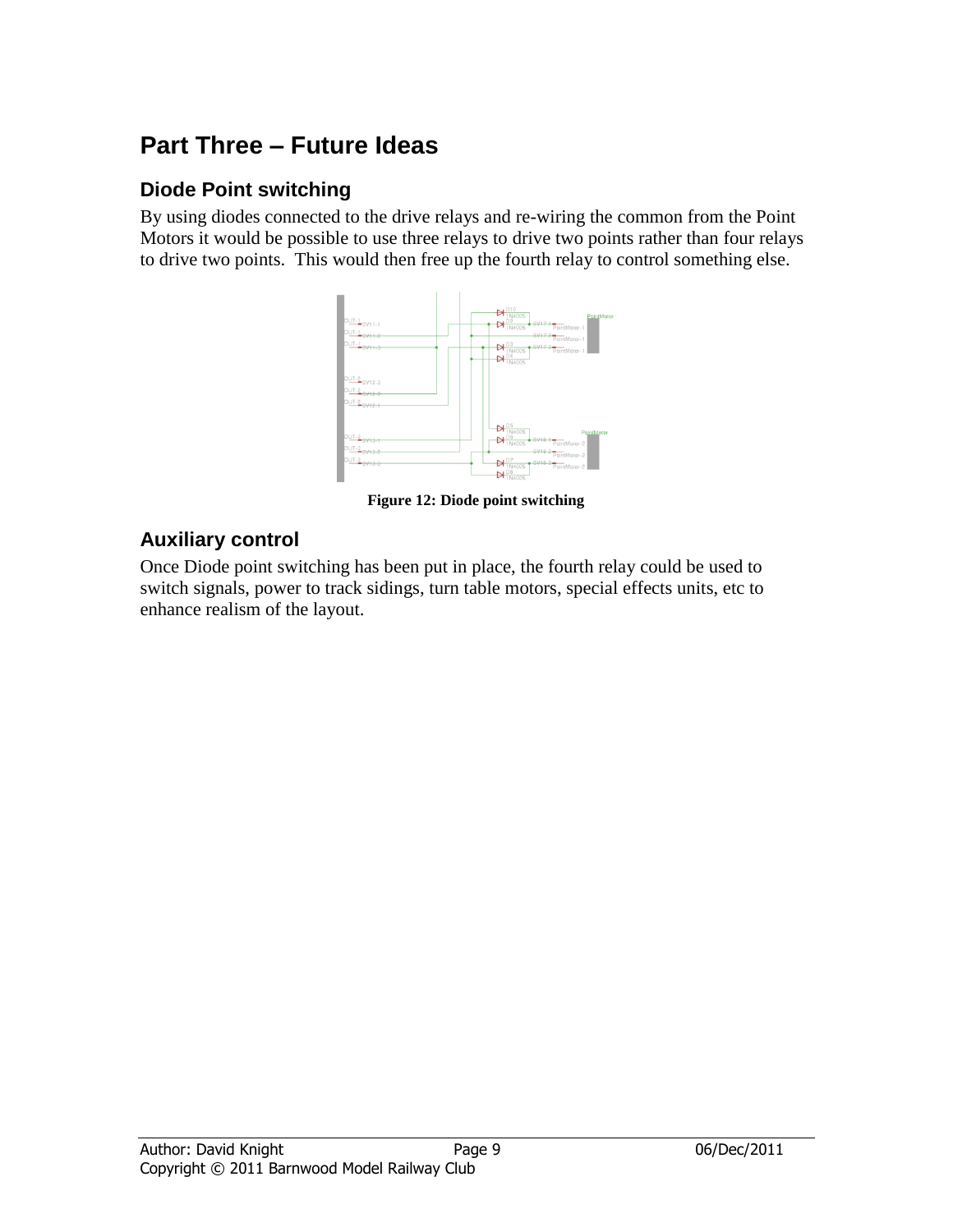# <span id="page-9-0"></span>**Appendix A: PIC Program Code**

The hex code for the PIC program is shown below:-

:10000000242D00308A000408840A82070034543406 :1000100052344E3431343D343D3449344E344E3410 :10002000453452340D340A340034543452344E348E :1000300031342D343E3449344E344E344534523408 :100040000D340A340034543452344E3431343D3497 :100050003D344F3455345434453452340D340A341D :100060000034543452344E3431342D343E344F3411 :1000700055345434453452340D340A340034543435 :1000800052344E3431343D343D345334543441349D :10009000523454340D340A3400344D346F346434E3 :1000A00065343D343D34533449344F344C340D348D :1000B0000A340034543452344E3431343D343D34F7 :1000C000533454344F3450340D340A3400345434DF :1000D00052344E3432343D343D3450344134533450 :1000E00053340D340A3400344D346F346434653481 :1000F0003D343D345434503453340D340A340034D8 :0E01000050344F34533454340D340A34003428 :100A4800F001F101FB018301802DF2002B2D8312AF :100A580003130C1E302D312D2B2D322D72089900C9 :100A680008008316031306118614903083120313AB :100A780098002430831603139800813099000800E9 :100A8800F400F501512D750874078400012029250B :100A98000130F3007308F507512D750874078400B9 :100AA80001200038031D592D5A2D472D5B2D0800B4 :100AB8008312031386167F30F900D430F800AE3065 :100AC800F700F70B652DF80B652DF90B652D6C2DCF :100AD800831203138612F2010030BD26F2010314BB :100AE800F20D0030BD26F2010130BD26F2010314DB :100AF800F20D0130BD2608008B0107308312031365 :100B08009F00831603139F01861205160614861587 :100B180006168511051185100510F030FA007A08BF :100B280083120313850535257A3044255C25701416 :100B3800F1107111FB0147304425A22D4227701A8C :100B4800A62DA82D0130A92D0030FA007118AD2D61 :100B5800AF2D0130B02D00307A060319B42DB52D14 :100B6800C92D701AB82DB92DBF2D7010F110711143 :100B78006E304425BF2D701EC22DC32DC92D701493 :100B8800FB0147304425C92DC92D7018CC2DCD2D1A :100B9800CF2DD425A22D4826A22DA22DA22D002886 :100BA800F019D72DD92D0130DA2D0030F700F01BC0 :100BB800DE2DE02D0130E12D003077060319E52DFB :100BC800E62DFC2DF019E92DEA2DFC2DF118ED2D5F :100BD800EE2DFC2D0F304425F114F2010314F20D13 :100BE8000130BD26F2010030BD26FC2DFC2DFC2D68 :100BF8007019FF2D012E0130022E0030F700701BF6 :100C0800062E082E0130092E0030770603190D2E06 :100C18000E2E192E7019112E122E192E543044250D :100C2800F2010130BD26192E192EF0181C2E1E2E89 :100C380001301F2E0030F700F01A232E252E013028 :100C4800262E0030770603192A2E2B2E472EF01851 :100C58002E2E2F2E332E613044257115332EF01C85 :100C6800362E372E472E711D3A2E3B2E472E393001 :100C78004425F2010314F20D0030BD267111F11064 :100C8800472E472E472E0800F0184B2E4D2E0130C8 :100C98004E2E0030F700F01A522E542E0130552EE9 :100CA800003077060319592E5A2E652EF0185D2E3E :100CB8005E2E652E1D304425F2010030BD26652EBE :100CC800652E7019682E6A2E01306B2E0030F700E1 :100CD800701B6F2E712E0130722E003077060319AB :100CE800762E772E842E70197A2E7B2E842E013044 :100CF8004425F2010314F20D0030BD26842E842E03 :100D0800F019872E892E01308A2E0030F700F01B4B :100D18008E2E902E0130912E003077060319952ED5 :100D2800962EBC2EF019992E9A2EBC2E0130F70063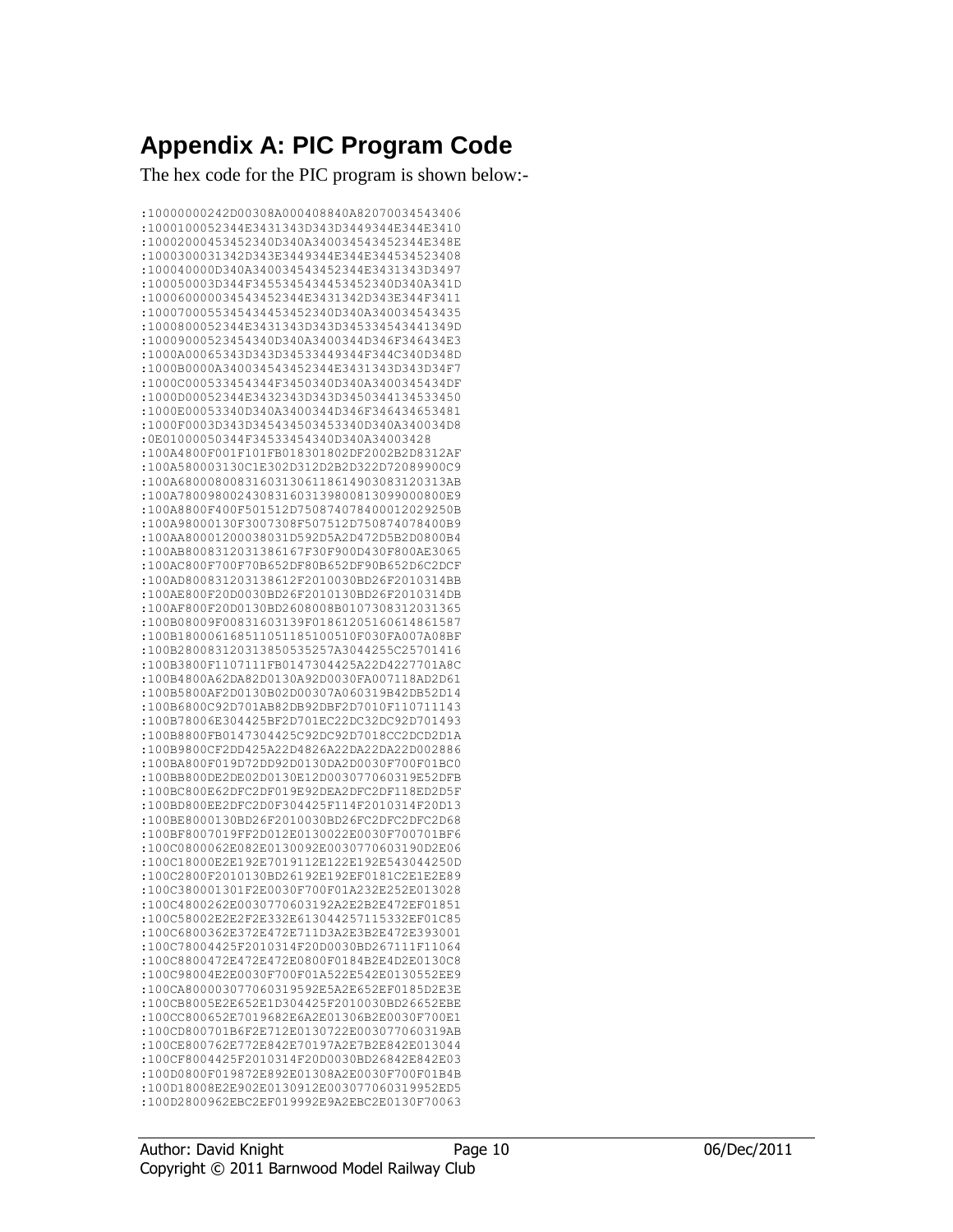| :100D38007708FB0706307B020318A32EA42EAA2EE1 |
|---------------------------------------------|
| :100D48002B304425F2010130BD26B22E0F30442548 |
| :100D5800F2010314F20D0130BD26B22E0A307B02D7 |
| :100D6800031CB72EB82EBC2EFB01BC2EBC2EBC2EED |
| :100D78000800F600831203138616292FEC2E83121F |
| :100D8800031305150330F5008A30F4005630F300DC |
| :100D9800F30BCC2EF40BCC2EF50BCC2ED32E8312CA |
| :100DA80003130511312F8312031385150330F50042 |
| :100DB8008A30F4005630F300F30BE02EF40BE02EEB |
| :100DC800F50BE02EE72E831203138511312F312FF7 |
|                                             |
| :100DD8007208003A0319D72E013A0319C32E312F8E |
| :100DE800312F1F2F8312031305140330F5008A30A7 |
| :100DF800F4005630F300F30BFF2EF40BFF2EF50B27 |
| :100E0800FF2E062F831203130510312F83120313AD |
| :100E180085140330F5008A30F4005630F300F30BE4 |
| :100E2800132FF40B132FF50B132F1A2F8312031301 |
| :100E38008510312F312F7208003A03190A2F013A11 |
| :100E48000319F62E312F312F312F7608003A031966 |
| :100E5800EC2E013A03191F2F312F0330F5008A3089 |
| :100E6800F4005630F300F30B372FF40B372FF50B44 |
| :100E7800372F3E2F8312031386120800F012F01C3E |
| :100E8800462FF0167013701D4A2F7017F013F01DBF |
| :100E98004E2FF0177110701E522F7114F01083121C |
| :100EA8000313051E582FF014701183120313061C28 |
| :100EB8005E2F7015F01183120313861D642FF01531 |
| :100EC800701283120313061E6A2F7016F01A6D2F04 |
| :100ED8006F2F0130702F0030F200F018742F762F2A |
| :100EE8000130772F0030720603197B2F7C2F8F2F4C |
| :100EF8000330F4008A30F3005630F200F20B822FF0 |
| :100F0800F30B822FF40B822F892FF0108312031317 |
| :100F1800051E8F2FF014701B922F942F0130952FE0 |
| :100F28000030F2007019992F9B2F01309C2F003050 |
| :100F380072060319A02FA12FB42F0330F4008A30B2 |
| :100F4800F3005630F200F20BA72FF30BA72FF40B88 |
| :100F5800A72FAE2F701183120313061CB42F701520 |
| :100F6800F01BB72FB92F0130BA2F0030F200F0195B |
|                                             |
| :100F7800BE2FC02F0130C12F003072060319C52FB4 |
| :100F8800C62FD92F0330F4008A30F3005630F20010 |
| :100F9800F20BCC2FF30BCC2FF40BCC2FD32FF0115B |
| :100FA80083120313861DD92FF0157118DC2FDE2F3D |
| :100FB8000130DF2F0030F200701AE32FE52F0130E7 |
| :100FC800E62F003072060319EA2FEB2FFF2F0330AC |
| :100FD800F4008A30F3005630F200F20BF12FF30BD5 |
| :100FE800F12FF40BF12FF82F701283120313061E42 |
| :080FF800FE2F7016FF2F080008                 |
| :00000001FF                                 |